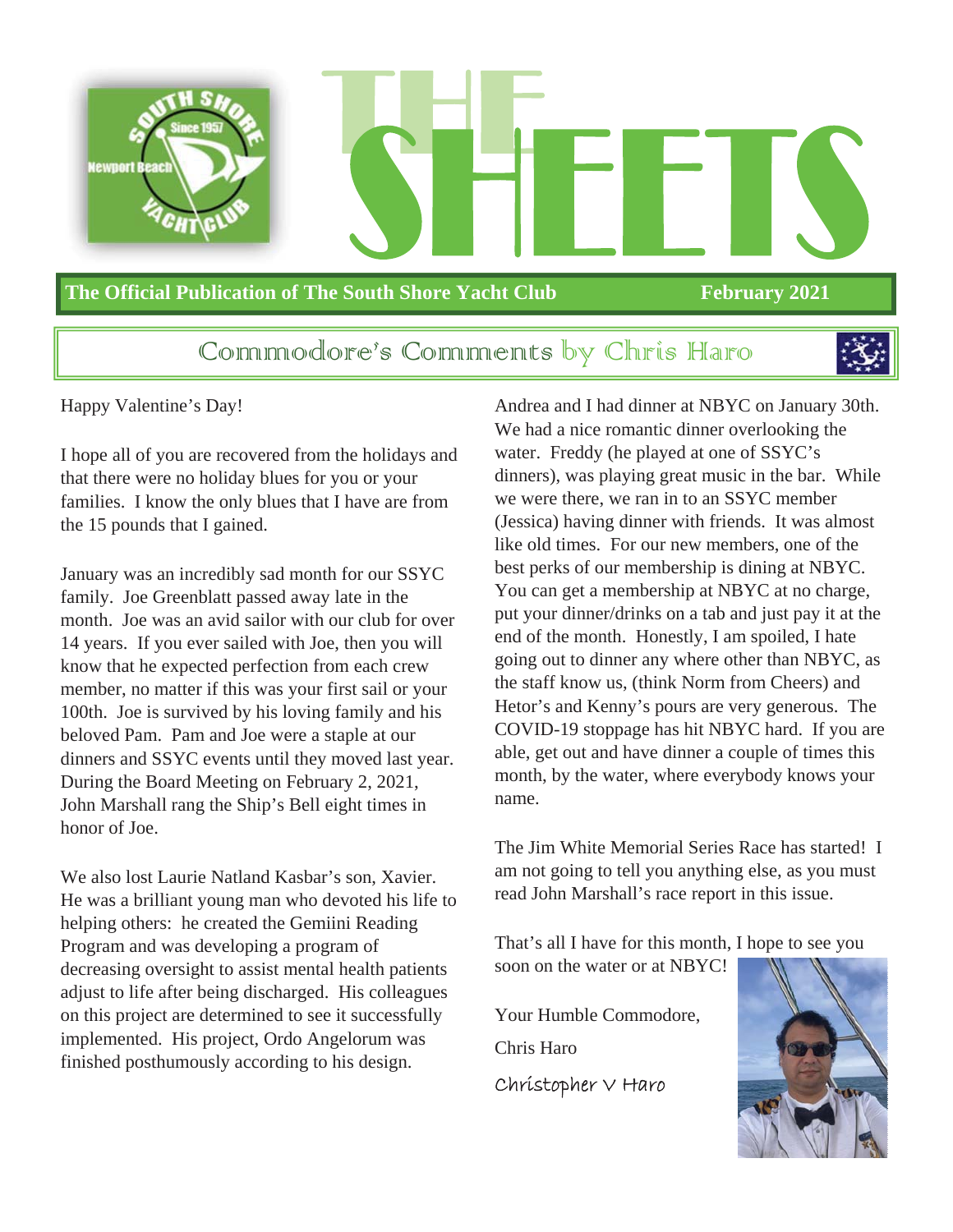### Vice Commodore's Comments by Gerry Holleger

Hello South Shore Yacht Club!

It is with a heavy heart that I announce one of our Staff Commodores, Joe Greenblatt, passed away January 23, 2021. I want to pay tribute to this distinguished gentleman in this article.

His funeral service was held Friday, January 29, 2021. Due to Covid-19 restrictions, only 20 people could attend the services. South Shore Yacht Club (SSYC) representatives who attended the services were MaryBeth Holleger, Tom Noto & Jessica Bass, and Clive & Martha Gurwitz. Several other SSYC members were among one hundred other friends and family members who attended via Zoom.

Joe was an avid racer who was often seen participating in SSYC's Winter Jim White Memorial Series, the Summer Hibachi Series, and Crew of Two. Joe also raced in other Southern California racing events.

Joe with his partner, Pam Ranta, was also seen at many other SSYC events like our famous Friday Night Dinners and cruise events. Though Joe would tell you he was mainly in the club for racing, he was passionate about sail racing on his boat, "Michegass". Joe often invited fellow SSYC'ers to serve as crew onboard *Michegaas*. He was known for his no-nonsense navigation methods, that some people credited to his strict Philadelphia upbringing.

In the Spring of 2020, Joe sold old *Michegass*, giving up sailing for motor boating. Joe and Pam purchased a trawler class boat in Saint Helens, Oregon in March and proudly named her "Just Joshin'" after Pam's son who predeceased Joe last year.

*Just Joshin'* was their new home away from home on the water. They found the boat nestled under a rustic covered slip, and behind quaint, pastel, multicolored, floating homes near the sleepy portside town of Scappoose Bay, Oregon. I remember joining Joe and Pam when they moved the boat to a temporary port where she began her makeover; the event was the highlight of my summer. We took a short two-and-a-half-hour journey in the marshland narrows to a tapered estuary, then merged into the Columbia River where we came upon Vancouver, Washington. The *Just Joshin'* rested in a marina on Hayden Island, North Portland.

Pam and Joe made short trips to the evergreen state to oversee the makeover of their vessel before she took her maiden voyage to Southern California last October. *Just Joshin'* now calls Long Beach her home port. Joe was so proud. I dedicate this month of February to Staff Commodore Joe Greenblatt, for all his contributions to SSYC Racing & Sailing. I wish my brother, Joe, fair winds and following seas! Rest in peace Joe.



**Gerry Holleger** Vice Commodore

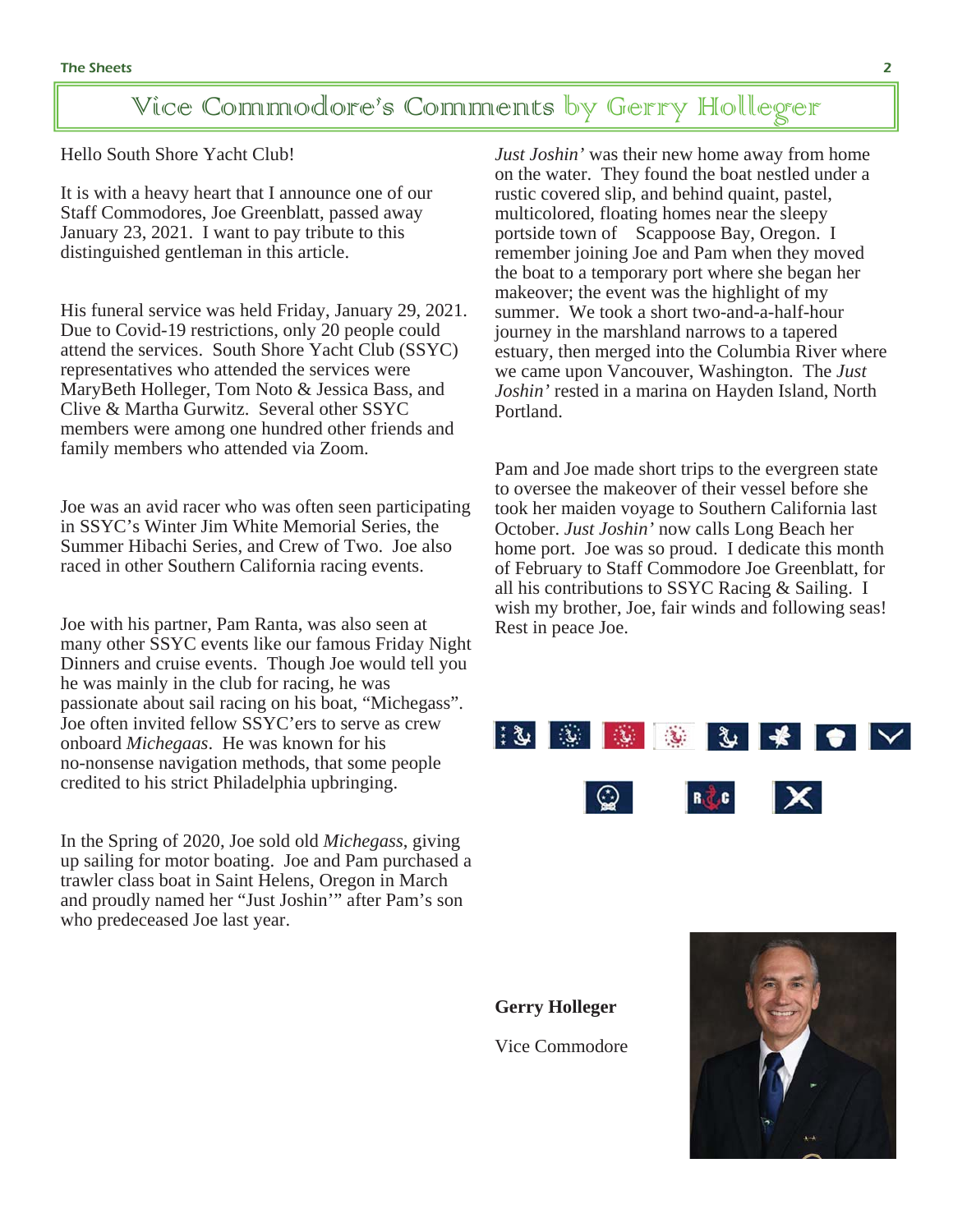### Social by Jennifer Johns

Well, Orange County has come out of our Stay-at-Home Order this last month, which I am hoping we can take as a good sign we heading in the right direction. But with that being said, there is still uncertainty about when our Social Events will be back on track. As most of you know, this has not deterred my brainstorming of themed dinners for the year! This year has been pretty easy to plan, as there was a whole year of themed parties I had ready for last year that weren't able to happen. I thought I would take this opportunity to map out the year for you all. If we can't dine at NBYC, we will look into other options such as Dinner on the Bay.

February: Our Friday Dinner Is Back!

March: Commodore's Ball—TBD based on inside dining, if not, then patio dining.

April: Derby Day Themed Dinner

May: SSYC Opening Day *Saturday* 5/1/21

June: Duffy Dining OR Our Annual Seafood Bake at NBYC

July: Tiki Themed Dinner

August: Rosé All Day Themed Dinner

September: Endless Summer Beach Party *Saturday* 9/18/21

October: Fall Thankfulness & Gratitude Themed **Dinner** 

November: Closing Ceremonies

December: Boat Parade *Saturday* 12/18/21

**What Next on the Calendar** 

**\*\*\*Note: all of the following is subject to change based on the COVID-19 circumstances\*\*\*** 

#### **February**

We are back at NBYC, kicking off our 2021 Friday Dinner series, HOWEVER, this month it will be the 3rd Friday, February 19th.

#### **March**

Commodore's Ball: Let's see if we can be all together celebrating inside for our 2021 Commodore's Ball. Formal invitations will be sent out via email once we can determine an exact date. We are looking at the 3rd or 4th Saturday of the month to give more time for COVID to level out.

Stay safe and Healthy.

Cheers, *Jen Johns*,

Social Director

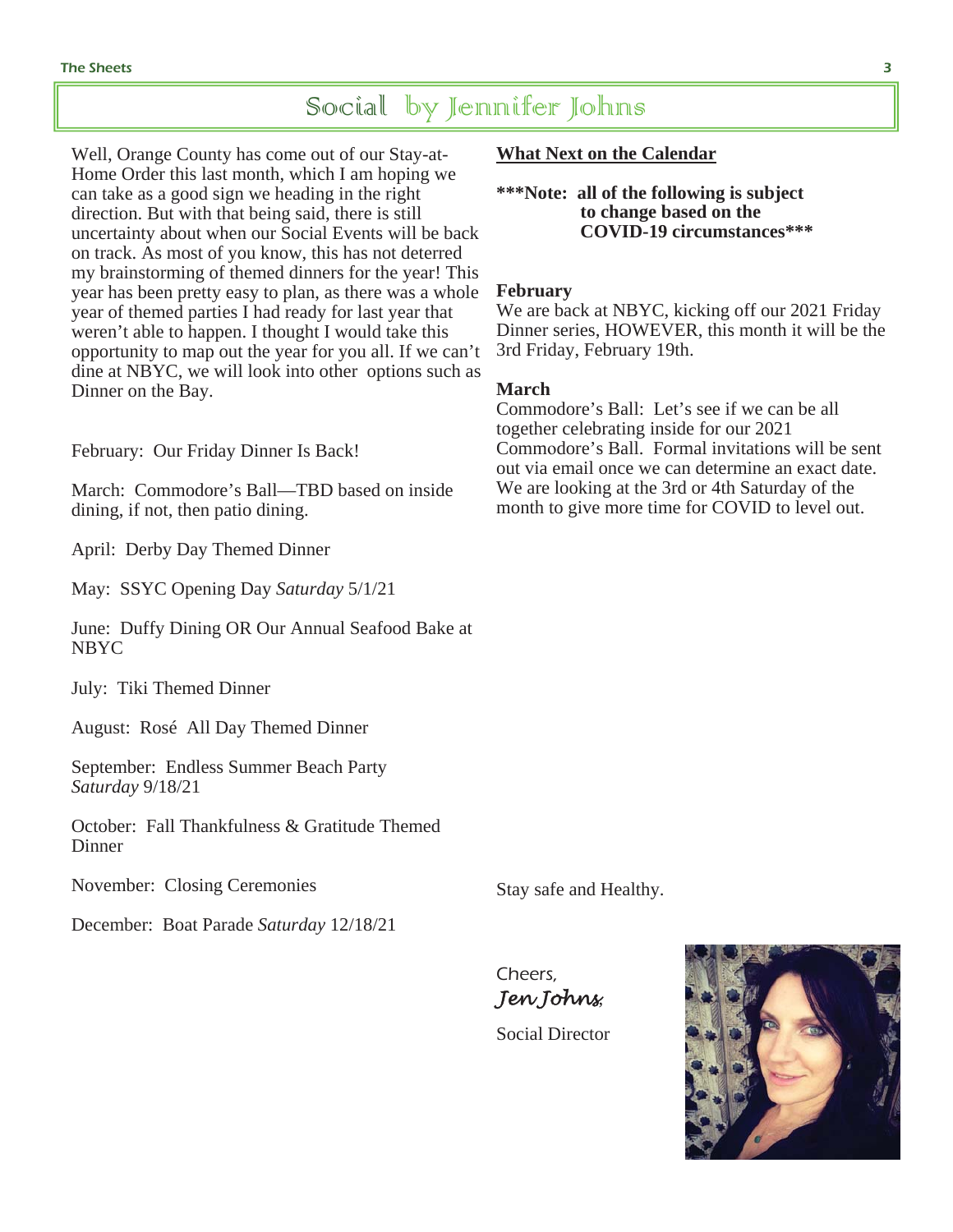### Cruise by Martha Gurwitz

First, I'd like to take this time to bid adieu to our dear friend and past Commodore, Joe Greenblatt. We are really going to miss you. May you rest in peace.

People are starting to get the vaccine, California is starting to open up again and hopefully soon we'll be back to normal. It might be a new normal for a while but we are really anxious to get wonderful and exciting events scheduled again at SSYC.

#### FEBRUARY



**Gray whales continue their migration south. This is one of the peak migration months for gray whales and multiple gray whales sighted during single whale watching cruise is common. Finback whales, humpback whales, and even killer whales may also be sighted during this month. Inshore bottlenose dolphin and common dolphin are regularly encountered during February as**   $well.$ 

We are looking forward to whale watching trips aboard Molokai Girl, and hopefully Shindig if needed, in the month of February. Gray whales migrate 10,000 miles round trip every year, traveling between their winter calving lagoons in Mexico and summer feeding grounds in the Arctic. It's the longest migration of any animal on earth. The 2011 population of California gray whales was thought to number around 28,000, and they all pass the coast as they migrate.

Gray whales start swimming south from Alaska in October, generally passing the coast off San Diego from December through January and again in February and March when they return to their feeding grounds. They're closest to the shore when traveling south, in particular between Monterey and San Diego.

Fin whales can also be seen in the winter. Fin whales are second only to the blue whale in size and weight, growing up to 70 feet long and weighing 70 tons. They're long and sleek, with a V-shaped head which is flat on top. A few thousand of them can be found along the California coast.

The evite will be coming out soon for this adventure. If you want to go, make sure to sign up quickly. There will be a nominal fee to join us. Please check out our other activities on the calendar and make sure to save the date. Lots of fun activities are being planned.

Stay safe and healthy and, hopefully, we'll see you soon.



Martha Gurwitz

Cruise Committee

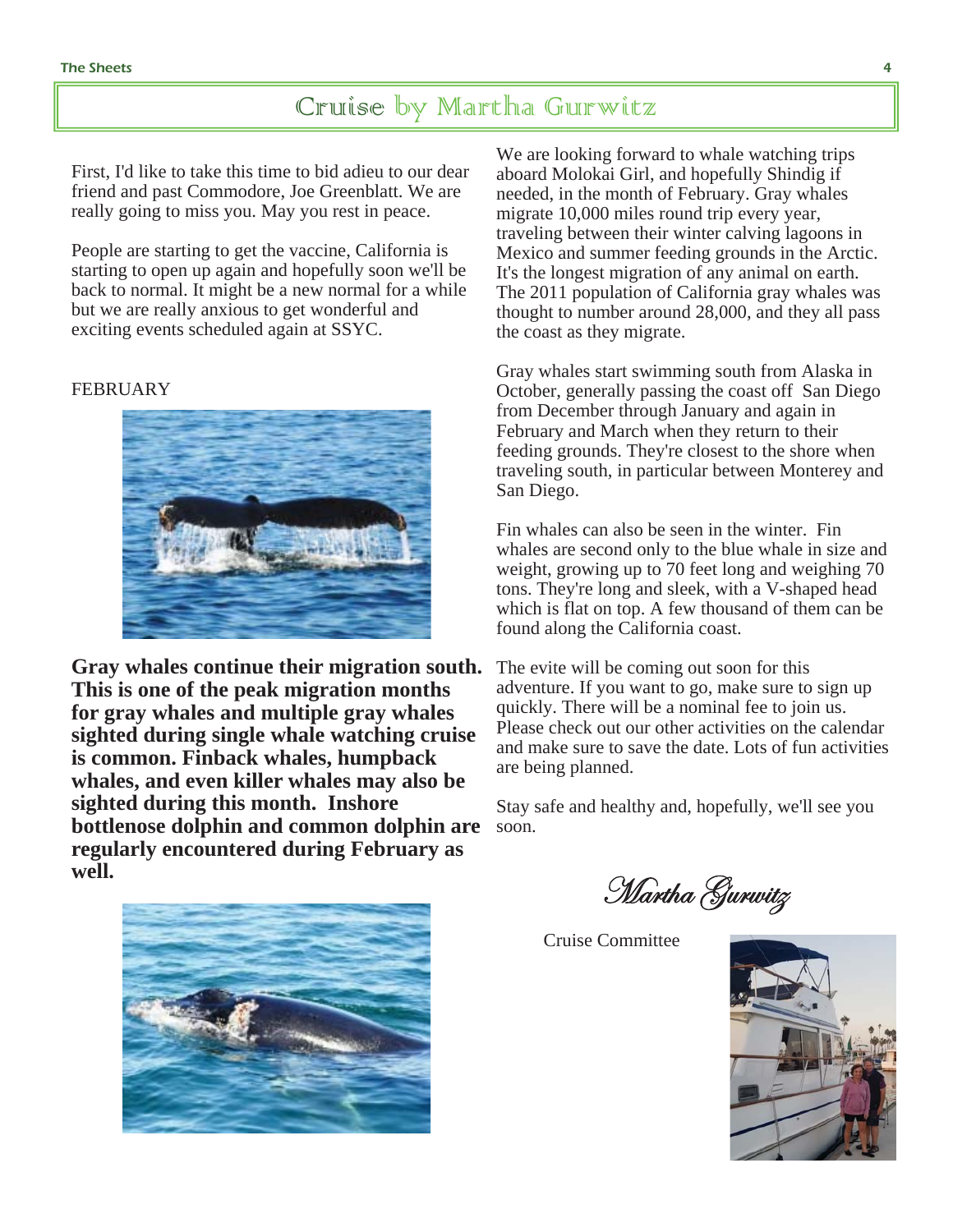## Racing by John Marshall

#### **THE JIM WHITE MEMORIAL WINTER SERIES**



We've been on the water for two Saturdays now. First, January  $16<sup>th</sup>$  and second, January 30<sup>th</sup>. This is known as a Winter Series, suggesting dreary, gray skies, rain and/or foggy weather. So far, it's been nothing like that at all! January  $16<sup>th</sup>$  was unusually warm and everyone on the Race Committee and the crew on the boats were wearing shorts.

January  $30<sup>th</sup>$  was preceded by a couple of days of stormy weather. So, we were expecting more wintry weather. But, that didn't happen. We had steady winds of 7-11 mph out of the West. We even had two friendly dolphins that circled the Race Committee boat. The only issue we had to deal with was the missing "Q" mark off of Collins Island in Race # 3, so we were forced to "throw out" Race # 3.

Races 5 and 6 are scheduled for February  $27<sup>th</sup>$  and March  $27<sup>th</sup>$ . The demand to participate on the race committee boats exceed our COVID-19 capacity of 10 people on board. We're trying our best to give every member a chance to participate and appreciate your patience as we try to give everyone an opportunity to join us.



#### **STANDINGS 2021**

|                | 2021 white winter Memorial Series Summary PHRF A |                          |                      |                      |                |                         |             |                         |  |  |
|----------------|--------------------------------------------------|--------------------------|----------------------|----------------------|----------------|-------------------------|-------------|-------------------------|--|--|
| <b>Overall</b> | Point<br>Summary                                 | <b>Yacht Name</b>        | <b>Skipper</b>       | Vacht<br><b>Club</b> | Race           |                         |             |                         |  |  |
|                | 4                                                | <b>Radical Departure</b> | <b>Rosene Family</b> | <b>BYC</b>           | $\overline{2}$ | 1                       | <b>T.O.</b> | 1                       |  |  |
| $\overline{a}$ | 5                                                | <b>Violetta</b>          | <b>Jane Hartley</b>  | <b>BCYC</b>          | 1              | $\overline{\mathbf{z}}$ | <b>T.O.</b> | $\overline{\mathbf{z}}$ |  |  |
| 3              | 11                                               | Valhalla III             | <b>Scott Karlin</b>  | <b>SSYC</b>          | 3              | 4                       | <b>T.O.</b> | 4                       |  |  |
| 4              | 10                                               | <b>Miss Informed</b>     | <b>Jeff Tighe</b>    | <b>BYC</b>           | 4              | 3                       | <b>T.O.</b> | 3                       |  |  |
|                | 15                                               | <b>Nalu V</b>            | <b>Mark Ashmore</b>  | <b>SSYC</b>          | 5              | 5                       | <b>T.O.</b> | 5                       |  |  |

| 2021 White Winter Memorial Series Summary PHRF B |                         |                   |                       |                      |                |                      |             |                         |         |  |
|--------------------------------------------------|-------------------------|-------------------|-----------------------|----------------------|----------------|----------------------|-------------|-------------------------|---------|--|
| Overall                                          | Point<br><b>Summary</b> | <b>Yacht Name</b> | <b>Skipper</b>        | Vacht<br><b>Club</b> | Race Race      | Ð                    | Racc<br>я   |                         | 6       |  |
|                                                  | 4                       | <b>Valkyrie</b>   | <b>Don Albrecht</b>   | <b>SSYC</b>          | 1              | $\blacktriangleleft$ | <b>T.O.</b> | $\overline{\mathbf{2}}$ | n provi |  |
| $\overline{\mathbf{z}}$                          | 5                       | <b>Mystery</b>    | <b>Dan Paracchini</b> | <b>ALYC</b>          | $\overline{a}$ | $\overline{2}$       | <b>T.O.</b> | $\mathbf{1}$            |         |  |
| 3                                                | 10                      | <b>Silk</b>       | <b>John Hanscom</b>   | <b>SSYC</b>          | 3              | 3                    | <b>T.O.</b> | 4                       |         |  |
| 4                                                | 11                      | No Ka Oi          | <b>Lori Romano</b>    | <b>WSAOC</b>         | 4              | 4                    | <b>T.O.</b> | 3                       |         |  |
|                                                  |                         |                   |                       |                      |                |                      |             |                         |         |  |
|                                                  |                         |                   |                       |                      |                |                      |             |                         |         |  |

We'll see you on the water.

*John*

John Marshall, Club Race Chair

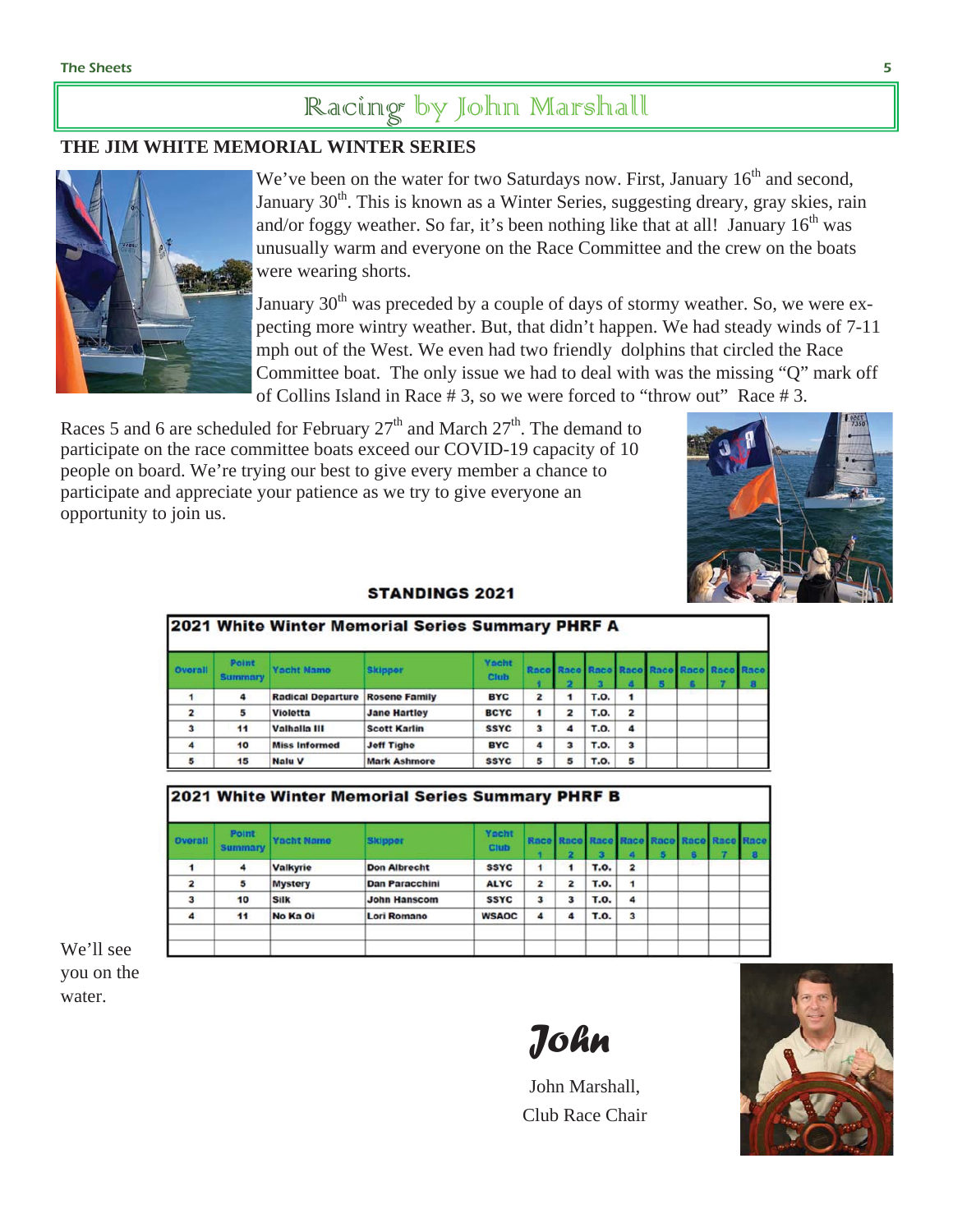# February<sup>2021</sup>

| NON    | <b>HUE</b>           | WED            | <b><i><u><b>OHL</b></u></i></b> | FRI           | <b>SAT</b>                                                                    | <b>NDS</b>     |
|--------|----------------------|----------------|---------------------------------|---------------|-------------------------------------------------------------------------------|----------------|
| $1\,$  | $\overline{2}$       | $\overline{3}$ | $\,4$                           | $\sqrt{5}$    | $\sqrt{6}$                                                                    | $\overline{7}$ |
|        | <b>Board Meeting</b> |                |                                 |               |                                                                               |                |
| $\, 8$ | $\overline{9}$       | $10\,$         | $11\,$                          | $12\,$        | 13                                                                            | 14             |
|        |                      |                |                                 |               |                                                                               |                |
| $15\,$ | $16\,$               | 17             | $18\,$                          | 19            | 20                                                                            | 21             |
|        |                      |                |                                 | Friday Dinner |                                                                               |                |
| 22     | 23                   | 24             | 25                              | 26            | 27                                                                            | 28             |
|        |                      |                |                                 |               | $12\mathord{:}\mathrm{O}\mathrm{Opm}\mathrm{\,Jim}$<br>White Racing<br>Series | Whale Watching |
|        |                      |                |                                 |               |                                                                               |                |
|        |                      |                |                                 |               |                                                                               |                |
|        |                      |                |                                 |               |                                                                               |                |
|        |                      |                |                                 |               |                                                                               |                |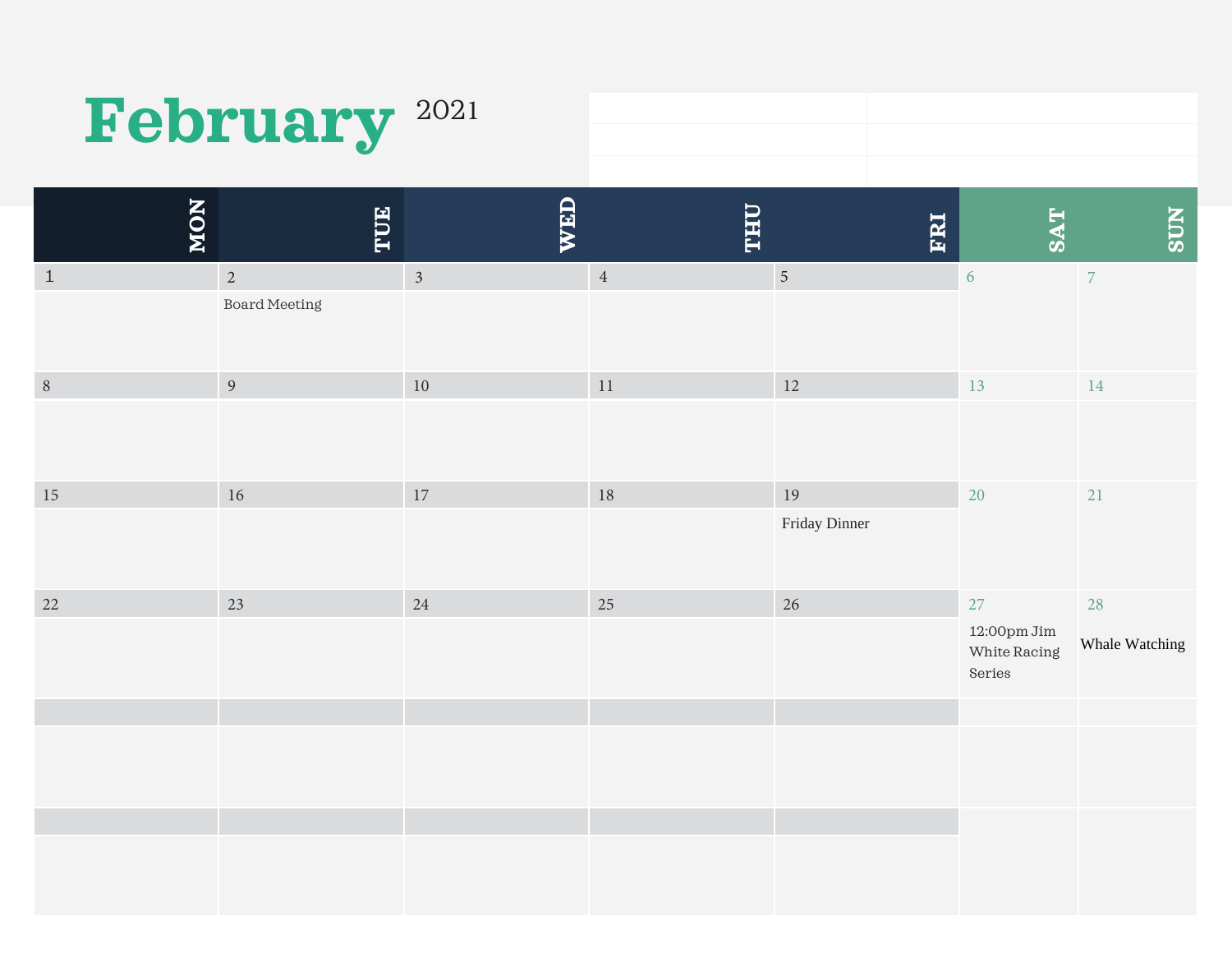| March <sup>2021</sup> |  |
|-----------------------|--|
|-----------------------|--|

| NON        | TUE                  | WED                                                             | <b><i><u><b>OHT</b></u></i></b> | FRI            | <b>SAT</b>                            | <b>NLOS</b> |
|------------|----------------------|-----------------------------------------------------------------|---------------------------------|----------------|---------------------------------------|-------------|
| $\,$ 1     | $\sqrt{2}$           | $\mathfrak{Z}$                                                  | $\sqrt{4}$                      | $\overline{5}$ | $6\,$                                 | $\,7$       |
|            | <b>Board Meeting</b> |                                                                 |                                 |                |                                       |             |
| $\sqrt{8}$ | $\overline{9}$       | $10\,$                                                          | $11\,$                          | 12             | 13                                    | 14          |
|            |                      |                                                                 |                                 |                |                                       |             |
| 15         | $16\,$               | $17\,$                                                          | 18                              | 19             | 20                                    | 21          |
|            |                      |                                                                 |                                 |                |                                       |             |
| 22         | 23                   | 24                                                              | 25                              | 26             | 27                                    | 28          |
|            |                      |                                                                 |                                 |                | 12:00pm<br>Jim White Racing<br>Series |             |
| 29         | 30                   | 31                                                              |                                 |                |                                       |             |
|            |                      |                                                                 |                                 |                |                                       |             |
|            |                      |                                                                 |                                 |                |                                       |             |
|            |                      | Commodore's Ball: TBD, shooting for 3rd or 4th Saurday of March |                                 |                |                                       |             |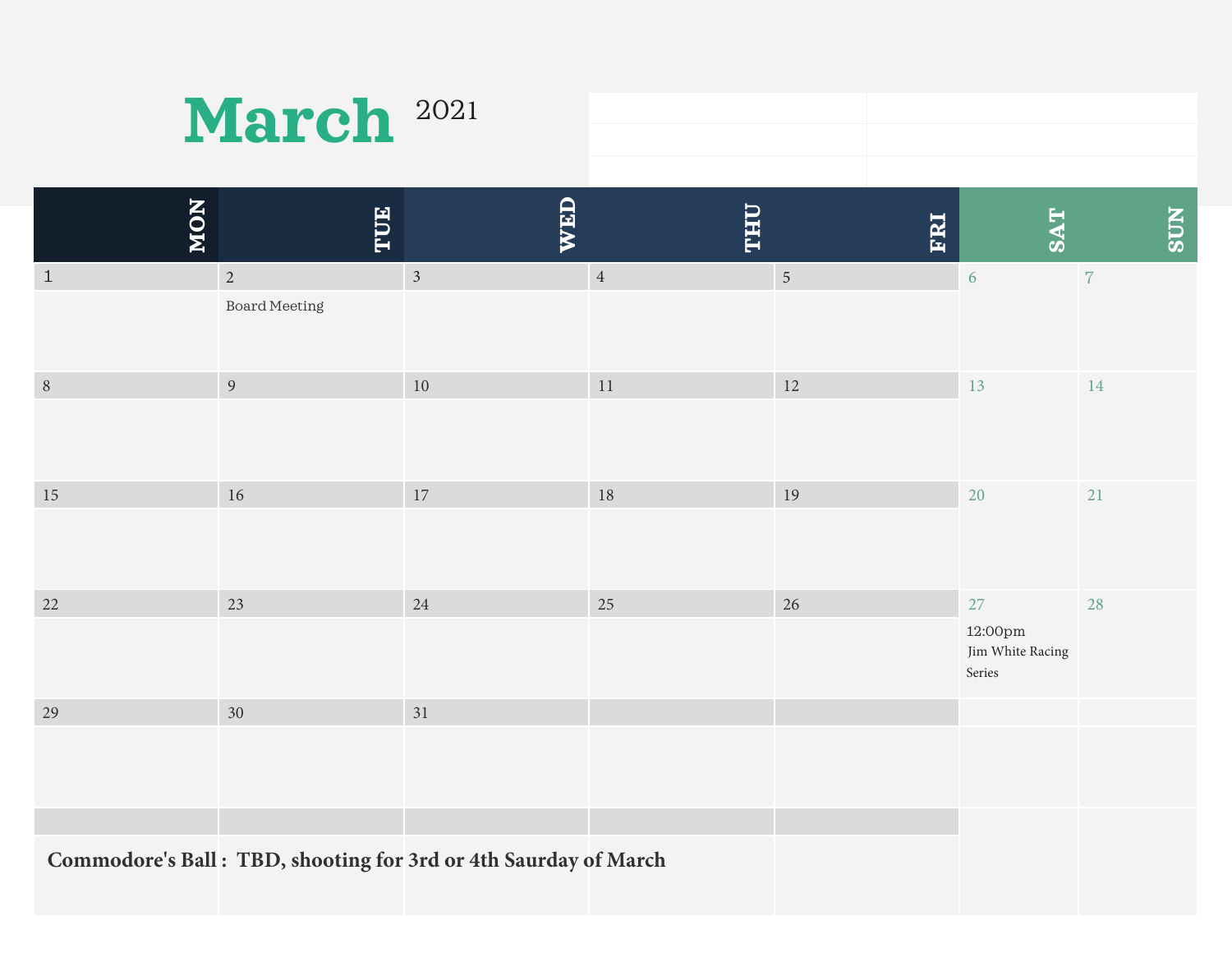

| 1 2021 |  |
|--------|--|
|        |  |
|        |  |

| NON            | <b>HUE</b>                  | WED            | <b><i><u><b>OHT</b></u></i></b> | ERI                                                             | <b>TAS</b>     | <b>SUN</b>     |
|----------------|-----------------------------|----------------|---------------------------------|-----------------------------------------------------------------|----------------|----------------|
|                |                             |                | $\overline{1}$                  | $\overline{2}$                                                  | $\overline{3}$ | $\overline{4}$ |
| $\overline{5}$ | $\sqrt{6}$<br>Board Meeting | $\overline{7}$ | 8                               | $\overline{9}$<br>6:00pm SSYC Friday<br>Dinner- Derby Day Theme | $10\,$         | $11\,$         |
| 12             | 13                          | $14\,$         | 15                              | $16\,$<br> -----Cruise----------to----------Avalon-----         | $17\,$         | 18             |
| 19             | $20\,$                      | 21             | 22                              | 23                                                              | 24             | 25             |
| 26             | $27\,$                      | 28             | 29                              | 30                                                              |                |                |
|                |                             |                |                                 |                                                                 |                |                |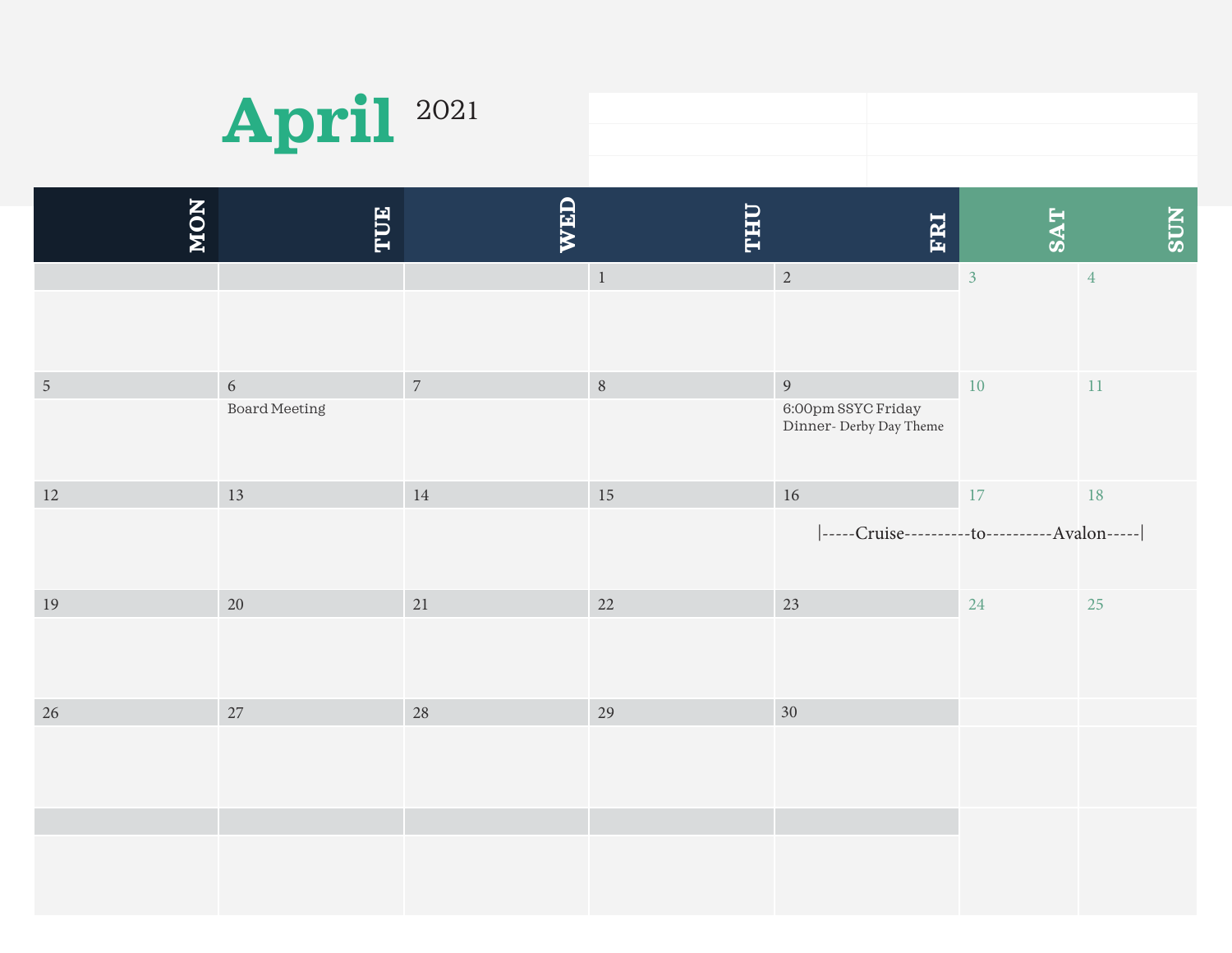

| $-2021$ |  |
|---------|--|
|         |  |
|         |  |

| NON                            | TUE                             | WED             | <b>LHL</b> | ERI                                                                         | <b>SAT</b>                          | <b>NDS</b>     |
|--------------------------------|---------------------------------|-----------------|------------|-----------------------------------------------------------------------------|-------------------------------------|----------------|
|                                |                                 |                 |            |                                                                             | $\mathbf{1}$<br>SSYC Opening<br>Day | $\overline{2}$ |
| $\mathfrak{Z}$                 | $\overline{4}$<br>Board Meeting | $5\overline{)}$ | $\sqrt{6}$ | $\,7$                                                                       | $\, 8$                              | $\overline{9}$ |
| $10\,$                         | $11\,$                          | $12\,$          | $13\,$     | 14                                                                          | 15                                  | $16\,$         |
| $17\,$                         | $18\,$                          | 19              | $20\,$     | 21                                                                          | 22                                  | $23\,$         |
| $24\,$                         | 25                              | 26              | 27         | 28<br> --Cruise---------------to---------------San---------------- Diego--- | 29                                  | 30             |
| 31<br>San Diego Continued----- |                                 |                 |            |                                                                             |                                     |                |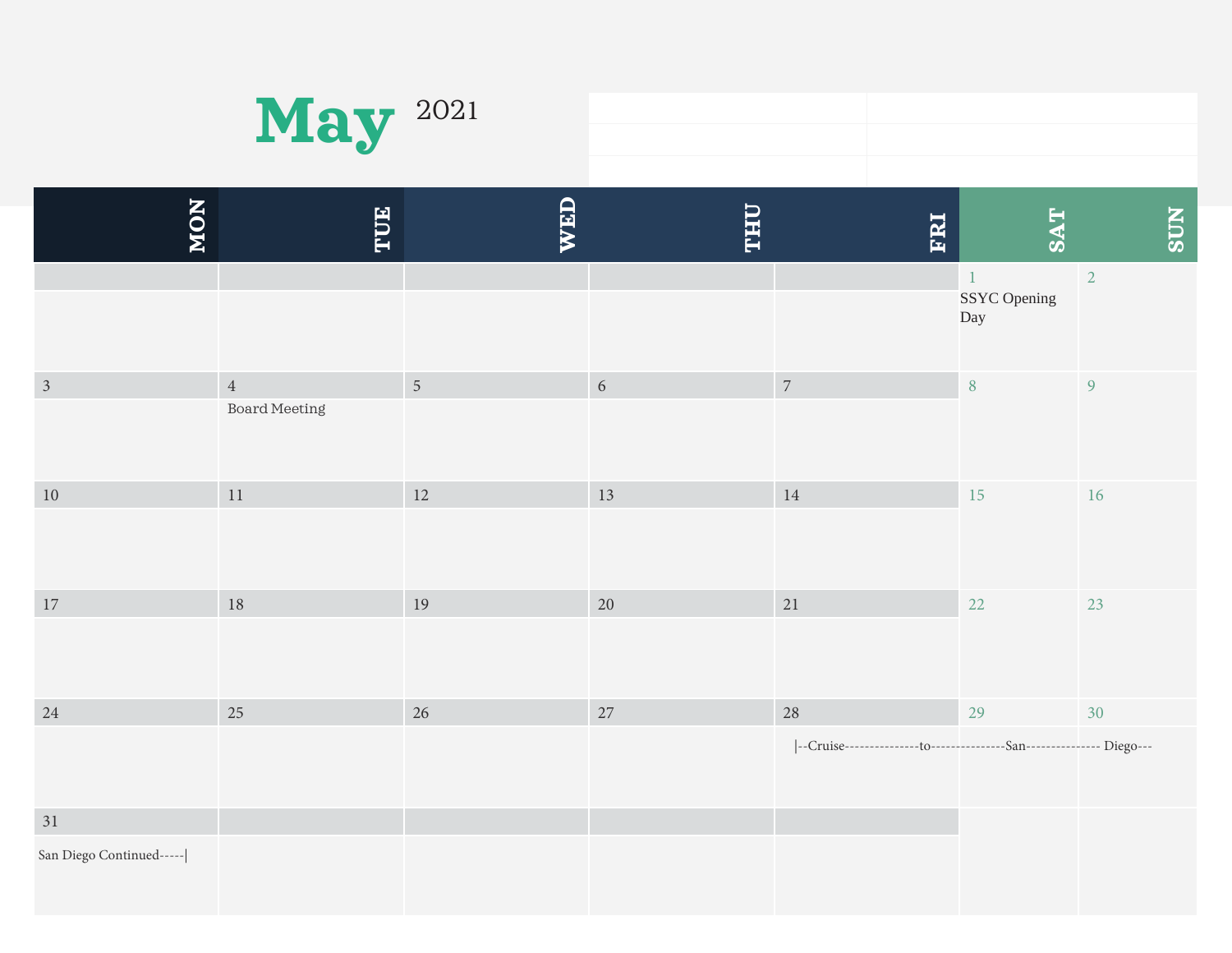| <b>June</b> 2021 |  |
|------------------|--|
|                  |  |

| NON              | TUE                             | WED            | <b>LHT</b>     | ERI                                                             | <b>SAT</b>                | <b>NLOS</b> |
|------------------|---------------------------------|----------------|----------------|-----------------------------------------------------------------|---------------------------|-------------|
|                  | $\,1\,$<br><b>Board Meeting</b> | $\overline{2}$ | $\mathfrak{Z}$ | $\sqrt{4}$                                                      | 5                         | 6           |
| $\boldsymbol{7}$ | $\, 8$                          | $\overline{9}$ | $10\,$         | $11\,$<br>Duffy Dinner Excursion<br>OR Annual Seafood Bake -TBD | $12\,$                    | 13          |
| $14\,$           | 15                              | 16             | 17             | 18                                                              | 19                        | 20          |
| $21\,$           | 22                              | 23             | 24             | 25                                                              | 26<br>Picnic at the Dunes | 27          |
| 28               | 29                              | 30             |                |                                                                 |                           |             |
|                  |                                 |                |                |                                                                 |                           |             |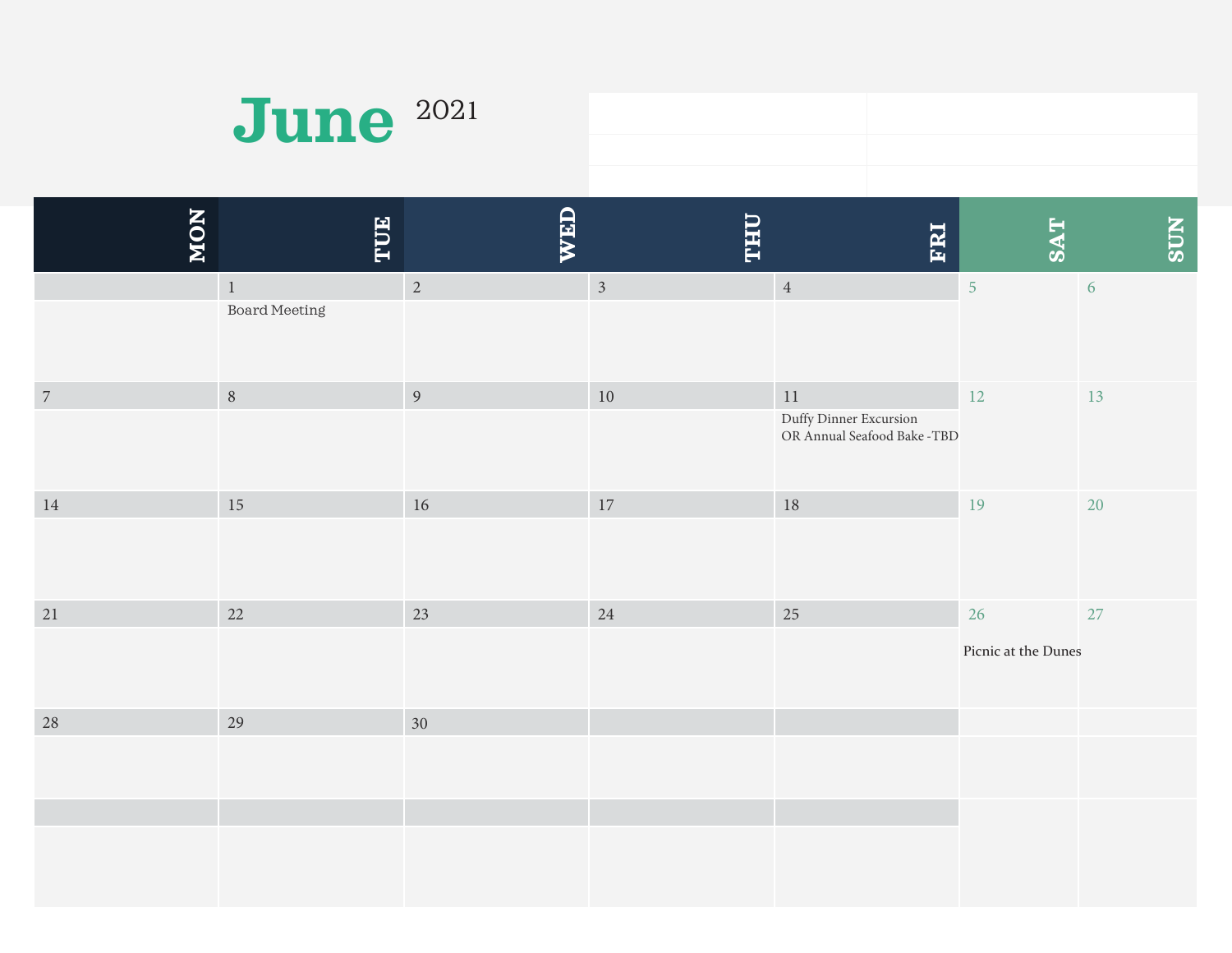

| 2021 |  |
|------|--|
|      |  |
|      |  |

| NON            | TUE                           | WED            | <b><i><u><b>OHT</b></u></i></b> | ERI                                                       | <b>TAS</b>                       | <b>NDS</b>                    |
|----------------|-------------------------------|----------------|---------------------------------|-----------------------------------------------------------|----------------------------------|-------------------------------|
|                |                               |                | $\,$ 1 $\,$                     | $\overline{2}$                                            | $\overline{3}$                   | $\overline{4}$                |
| $\overline{5}$ | $6\,$<br><b>Board Meeting</b> | $\overline{7}$ | $\, 8$                          | $\overline{9}$<br>6:00pm SSYC Friday<br>Dinner-Tiki Theme | $10\,$<br>Great American Raft Up | $11\,$<br>Party in the Harbor |
| $12\,$         | 13                            | $14\,$         | $15\,$                          | $16\,$                                                    | 17                               | $18\,$                        |
| 19             | $20\,$                        | 21             | 22                              | 23                                                        | 24                               | 25                            |
| $26\,$         | 27                            | $28\,$         | 29                              | 30                                                        | 31                               |                               |
|                |                               |                |                                 |                                                           |                                  |                               |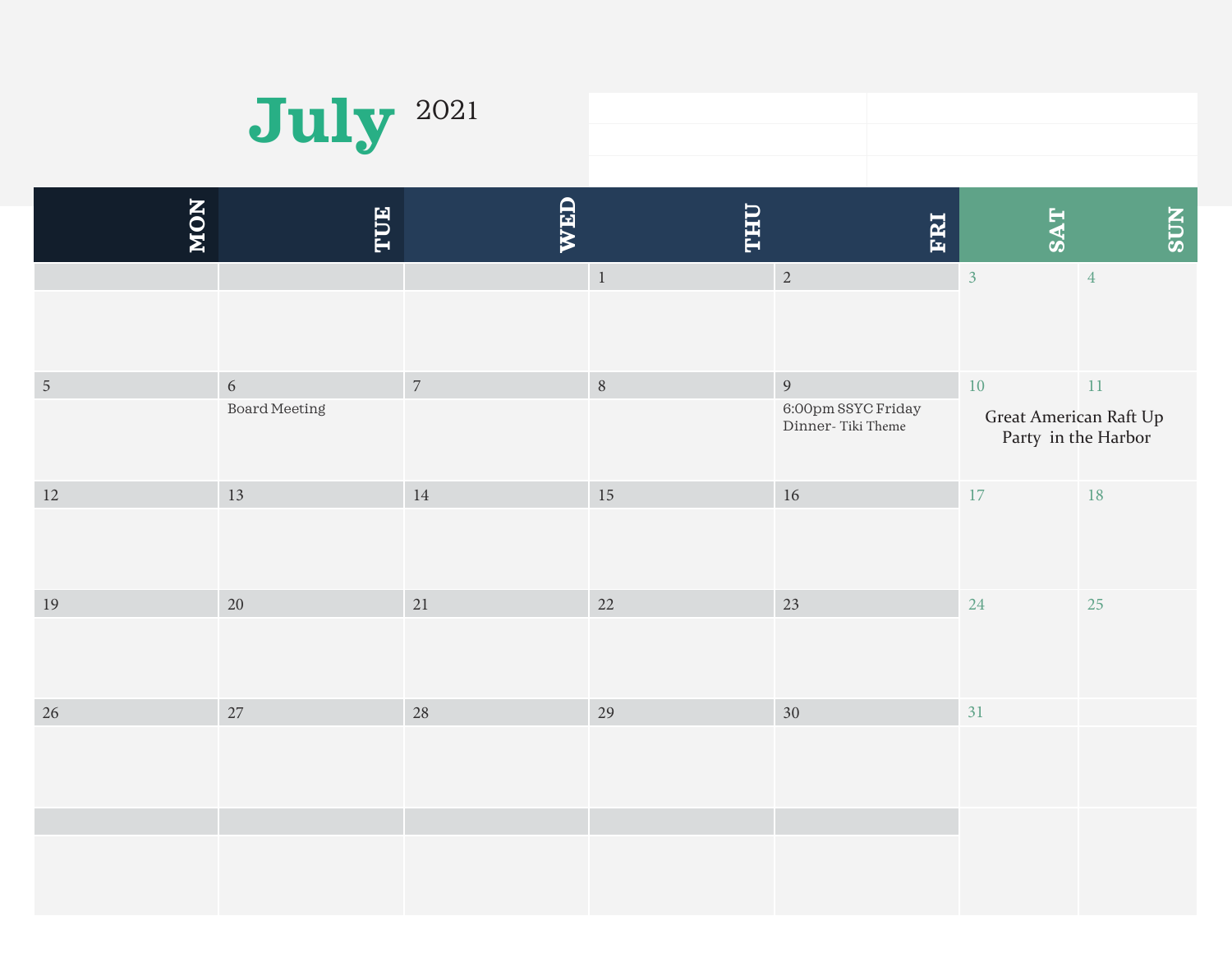

| NON            | TUE                           | <b>WED</b>     | <b>THU</b>     | ERI                                                       | <b>SAT</b> | <b>SUN</b>   |
|----------------|-------------------------------|----------------|----------------|-----------------------------------------------------------|------------|--------------|
|                |                               |                |                |                                                           |            | $\mathbf{1}$ |
| $\overline{2}$ | $\mathbf{3}$<br>Board Meeting | $\overline{4}$ | $\overline{5}$ | $\sqrt{6}$                                                | $\sqrt{7}$ | $\bf 8$      |
| 9              | $10\,$                        | $11\,$         | $12\,$         | 13<br>6:00pm SSYC Friday<br>Dinner - Rosé All Day Theme   | $14\,$     | 15           |
| 16             | 17                            | 18             | 19             | $20\,$<br> -----Catalina-----Shrimptastic-----Cruise----- | 21         | 22           |
| 23             | $24\,$                        | 25             | 26             | $27\,$                                                    | 28         | 29           |
| 30             | 31                            |                |                |                                                           |            |              |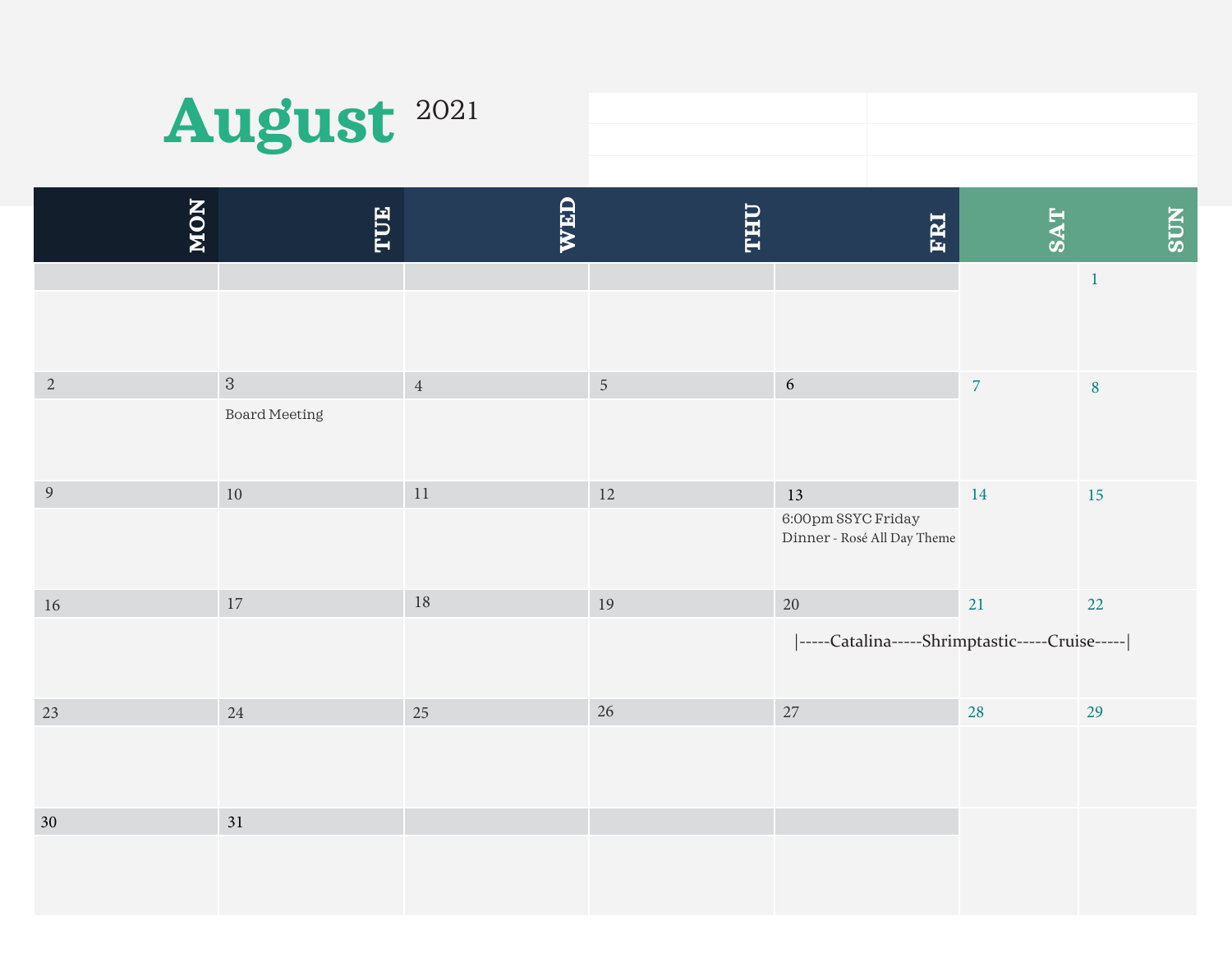# September<sup>2021</sup>

**MON TUE WED THU FRI SAT SUN**   $\mathbf{1}$ 1 and 1 and 1  $\sqrt{2}$  and 1  $\sqrt{3}$  and 1  $\sqrt{4}$  and 1  $\sqrt{5}$ 6 6 and 10 and 11 and 12 and 10 and 10 and 11 and 12 and 12 and 12 and 12 and 12 and 12 and 12 and 12 and 12 and 12 and 12 and 12 and 12 and 12 and 12 and 12 and 12 and 12 and 12 and 12 and 12 and 12 and 12 and 12 and 12 an 13 3 and 14 and 15 and 16 and 17 and 18 and 18 and 19 and 19 and 19 and 19 and 19 and 19 and 19 and 19 and 19 and 19 and 19 and 19 and 19 and 19 and 19 and 19 and 19 and 19 and 19 and 19 and 19 and 19 and 19 and 19 and 19 an 20 0 and 1 and 21 and 22 and 23 and 24 and 25 and 25 and 26 and 26 and 25 and 26 and 26 and 26 and 26 and 26 and 26 and 26 and 26 and 26 and 26 and 26 and 26 and 26 and 26 and 26 and 26 and 26 and 26 and 26 and 27 and 27 and 27  $7 \hspace{2.5cm} 28 \hspace{2.5cm} 29 \hspace{2.5cm} 30$ Board Meeting La Jolla Kayaking Endless Summer Beach Party Duffy Day Scavenger Hunt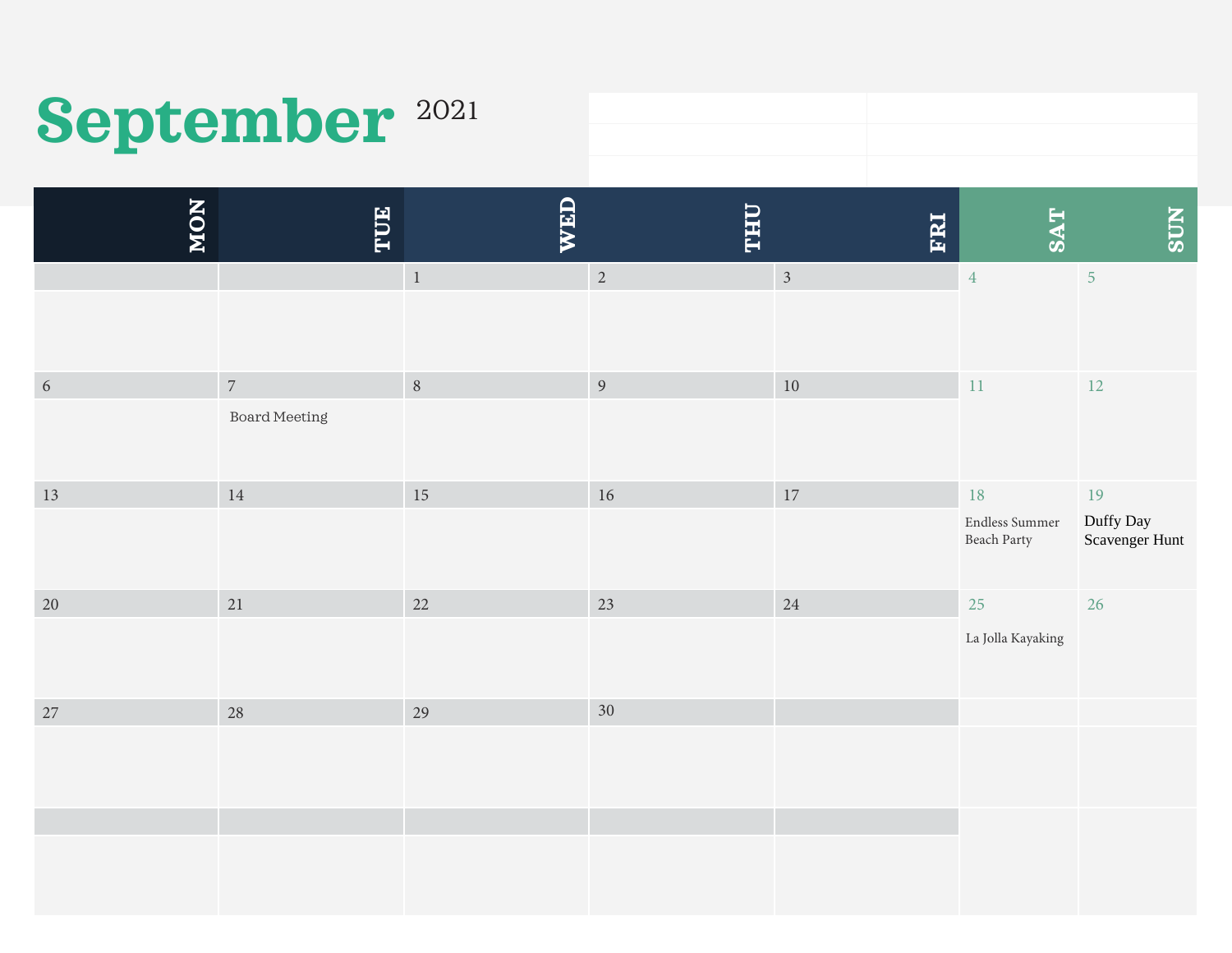# October<sup>2021</sup>

| NON            | TUE                                | WED        | <b>THU</b> | ERI                                                                         | <b>SAT</b>                          | <b>NDS</b>     |
|----------------|------------------------------------|------------|------------|-----------------------------------------------------------------------------|-------------------------------------|----------------|
|                |                                    |            |            | $\,1\,$                                                                     | $\overline{2}$                      | $\overline{3}$ |
| $\overline{4}$ | $\sqrt{5}$<br><b>Board Meeting</b> | $\sqrt{6}$ | $\sqrt{7}$ | $\, 8$<br>6:00pm SSYC Friday<br>Dinner - Fall Thankfulness<br>and Gratitude | $\overline{9}$                      | $10\,$         |
| $11\,$         | $12\,$                             | 13         | $14\,$     | 15                                                                          | 16<br>Lake Arrowhead<br>Oktoberfest | 17             |
| $18\,$         | 19                                 | $20\,$     | 21         | 22                                                                          | 23                                  | 24             |
| 25             | 26                                 | 27         | 28         | 29                                                                          | 30                                  | 31             |
|                |                                    |            |            |                                                                             |                                     |                |
|                |                                    |            |            |                                                                             |                                     |                |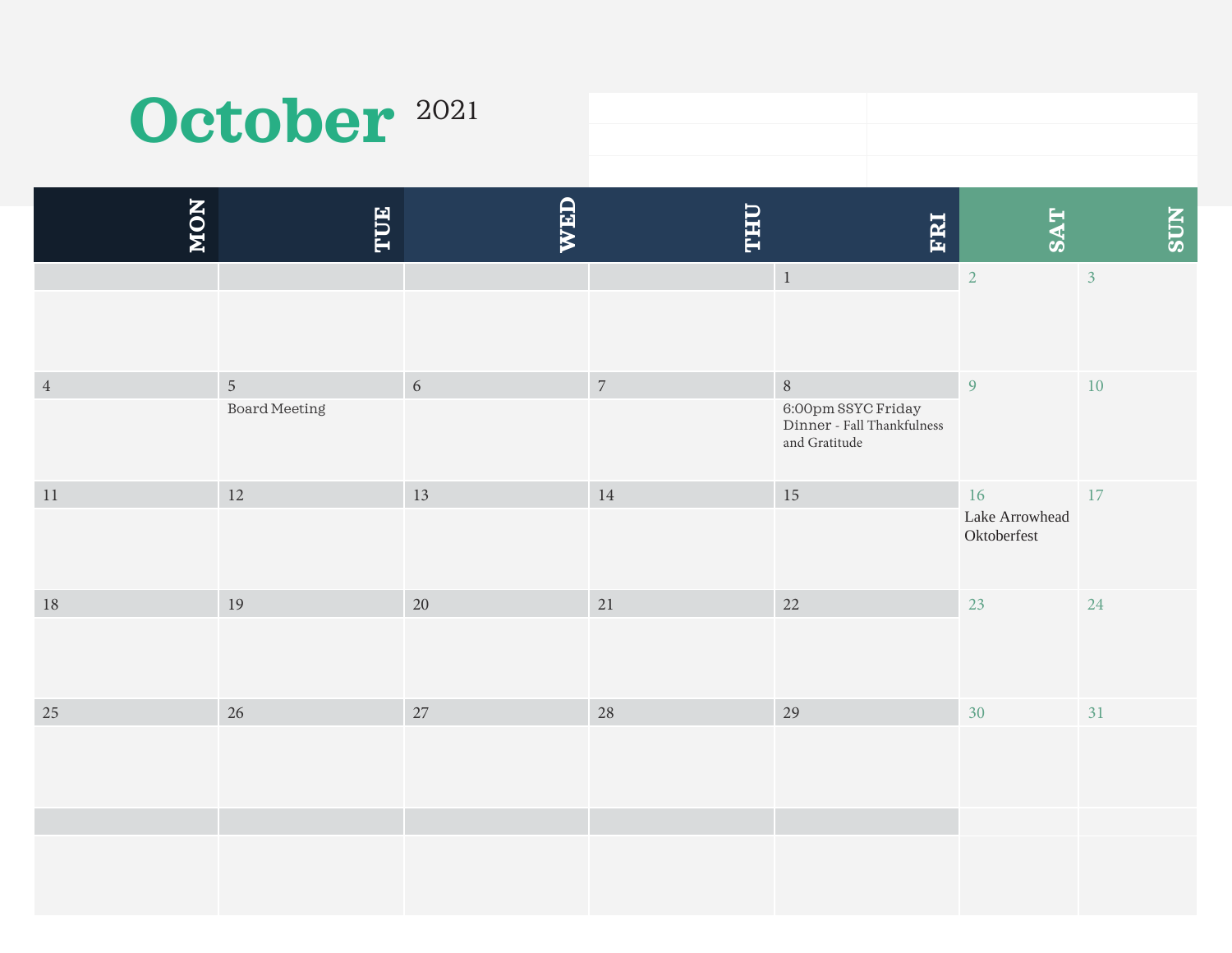# November<sup>2021</sup>

| NON          | TUE                  | WED                     | <b>LHA</b> | ERI                                                         | <b>SAT</b>    | <b>NLGS</b>    |
|--------------|----------------------|-------------------------|------------|-------------------------------------------------------------|---------------|----------------|
| $\mathbf{1}$ | $\overline{a}$       | $\overline{\mathbf{3}}$ | $\,4\,$    | $\overline{5}$                                              | 6             | $\overline{7}$ |
|              | <b>Board Meeting</b> |                         |            |                                                             |               |                |
| $8\,$        | $\overline{9}$       | $10\,$                  | $11\,$     | 12                                                          | 13            | 14             |
|              |                      |                         |            | 6:00pm SSYC Friday<br>Dinner -<br><b>Closing Ceremonies</b> |               |                |
| $15\,$       | $16\,$               | $17\,$                  | $18\,$     | $19\,$                                                      | 20            | 21             |
|              |                      |                         |            | ---Dana---                                                  | --- Point --- | ---Cruise--    |
| 22           | 23                   | 24                      | 25         | 26                                                          | 27            | 28             |
|              |                      |                         |            |                                                             |               |                |
| 29           | 30                   |                         |            |                                                             |               |                |
|              |                      |                         |            |                                                             |               |                |
|              |                      |                         |            |                                                             |               |                |
|              |                      |                         |            |                                                             |               |                |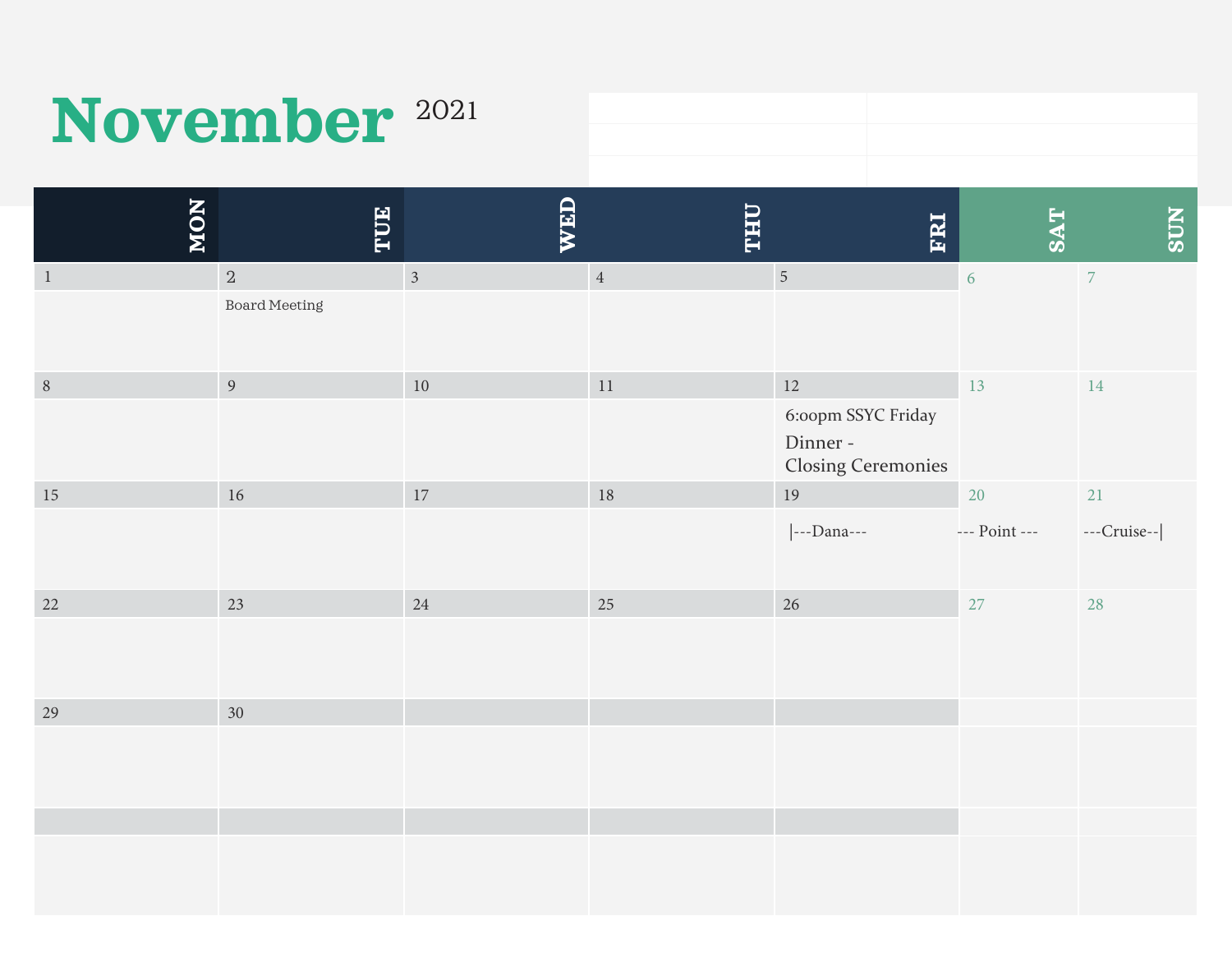# December<sup>2021</sup>

| NON        | TUE            | <b>WED</b>       | <b>THU</b>     | ERI                                     | <b>SAT</b>                            | <b>NDS</b>     |
|------------|----------------|------------------|----------------|-----------------------------------------|---------------------------------------|----------------|
|            |                | $\,1\,$          | $\sqrt{2}$     | $\mathfrak{Z}$                          | $\overline{4}$                        | $\overline{5}$ |
| $\sqrt{6}$ | $\overline{7}$ | $\boldsymbol{8}$ | $\overline{9}$ | $10\,$<br>Duffy Lights Christmas Cruise | $11\,$                                | $12\,$         |
| $13\,$     | 14             | 15               | $16\,$         | $17\,$                                  | 18<br>Christmas<br><b>Boat Parade</b> | 19             |
| $20\,$     | 21             | 22               | 23             | 24                                      | 25                                    | 26             |
| 27         | 28             | 29               | 30             | 31                                      |                                       |                |
|            |                |                  |                |                                         |                                       |                |